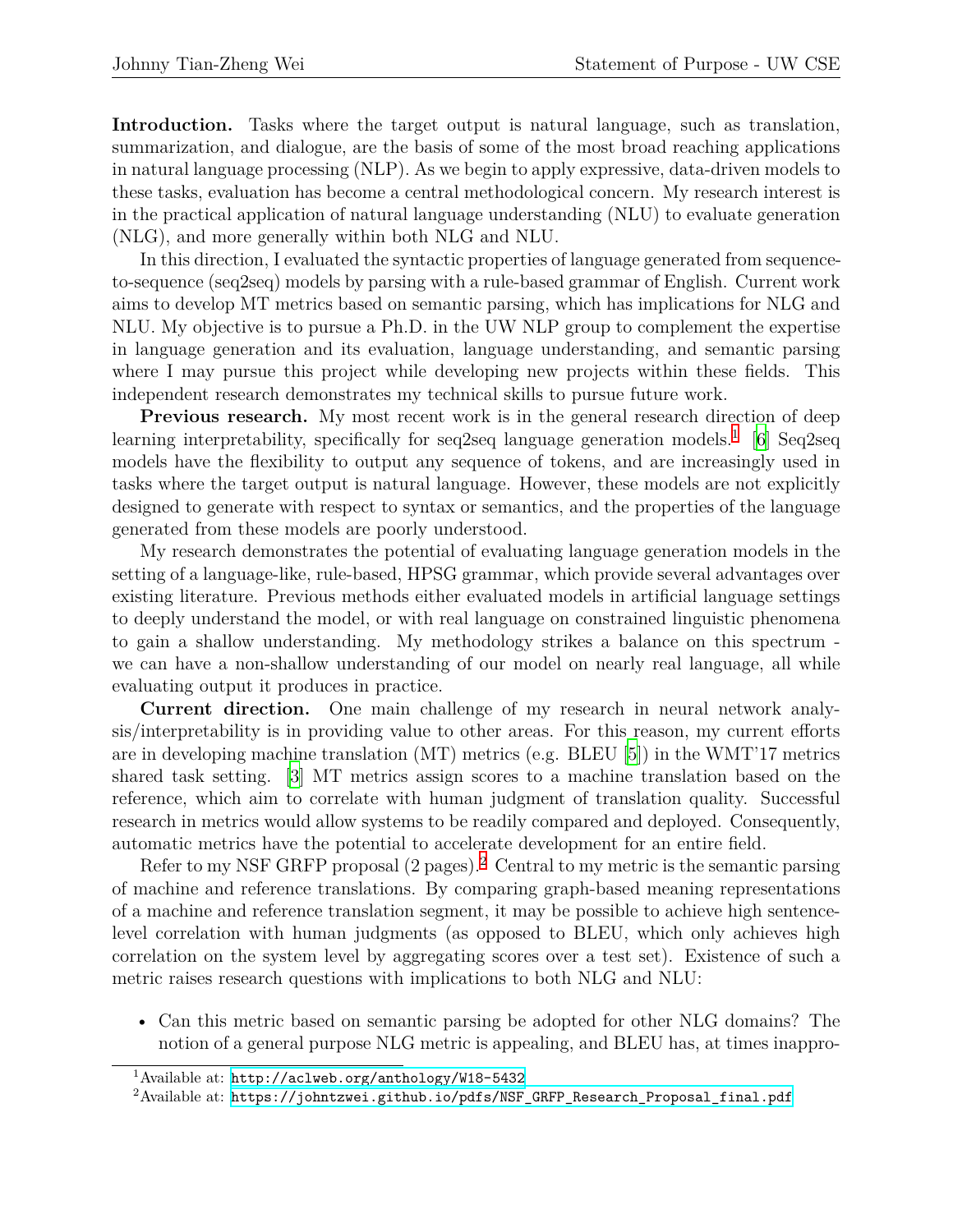priately, been used in various domains. With deep linguistic features from semantic parsing, can we generalize to other domains (e.g. image captioning, dialogue, etc.)?

- How may we effectively utilize fine-grained error analysis? Such a metric will be able to provide detailed error analysis of each test example by aligning semantic representations of the reference and machine translations, and presenting the deviations.
- Can this metric be used as a training signal for seq2seq? Previous research on alternative objectives were limited to metrics that are noisy on sentence-level scoring.
- Can this metrics setting be used to compare semantic formalisms? There are many competing graph-based semantic formalisms (AMR, MRS, SDP, etc.) that can be features for an MT/NLG metric. This setting tests a formalism's adequacy of linguistic description and the effectiveness of parsers and their training resources.

**Department fit.** To further my metrics research, I hope to work with Prof. Hajishirzi and and Prof. Choi to complement their expertise in language understanding and generation, respectively. During this work, I would also like to collaborate with Prof. Zettlemoyer and students working in semantic parsing, and Prof. Bender to explore the evaluation of semantic formalisms. I am also interested in generally contributing to both NLG and NLU. The UW NLP group span these areas, where I hope to begin new threads of research.

**Technical skills.** My independent research highlights some of the technical abilities that I will carry forth as a graduate student. They are listed below:

- My coursework consists of high-level undergraduate courses in pure mathematics, statistics, linguistics, psycholinguistics, and basic courses in computer science. This helps me understand and implement new concepts in NLP.
- Deep learning in NLP and its analysis/interpretability was introduced to me during my summer at UW. In this area, I have conducted literature review, and psycholinguistics gives me perspective. I am able to formulate research questions and experiments.
- My interest and exposure to parsing technologies was developed while working on parsing and language identification for dialectical English. [[1,](#page-2-3) [2\]](#page-2-4) I am familiar with the application of parsing, which is the focus of my current work.
- Technical skills to parallelize jobs on computing clusters were acquired when I dealt with 200GB+ bibliography datasets and collected search results at scale. [[4\]](#page-2-5) I am able to run large computationally intensive parsing jobs, which my recent work [\[6](#page-2-0)] required.

**Purpose.** Throughout my future studies at UW, my first hope is to contribute to tasks requiring capability in both NLG and NLU, which are the basis of broad reaching applications in NLP. My second hope is to mentor undergraduates. In my undergraduate career, I have taken on mentoring and teaching positions, and hope to continue as a graduate student. My goal after completing a Ph.D. is to pursue a career in research and teaching. As faculty, I hope to focus on scientific outreach to undergraduates, both through involvement in my own research and through university outreach programs. Thank you for your consideration!